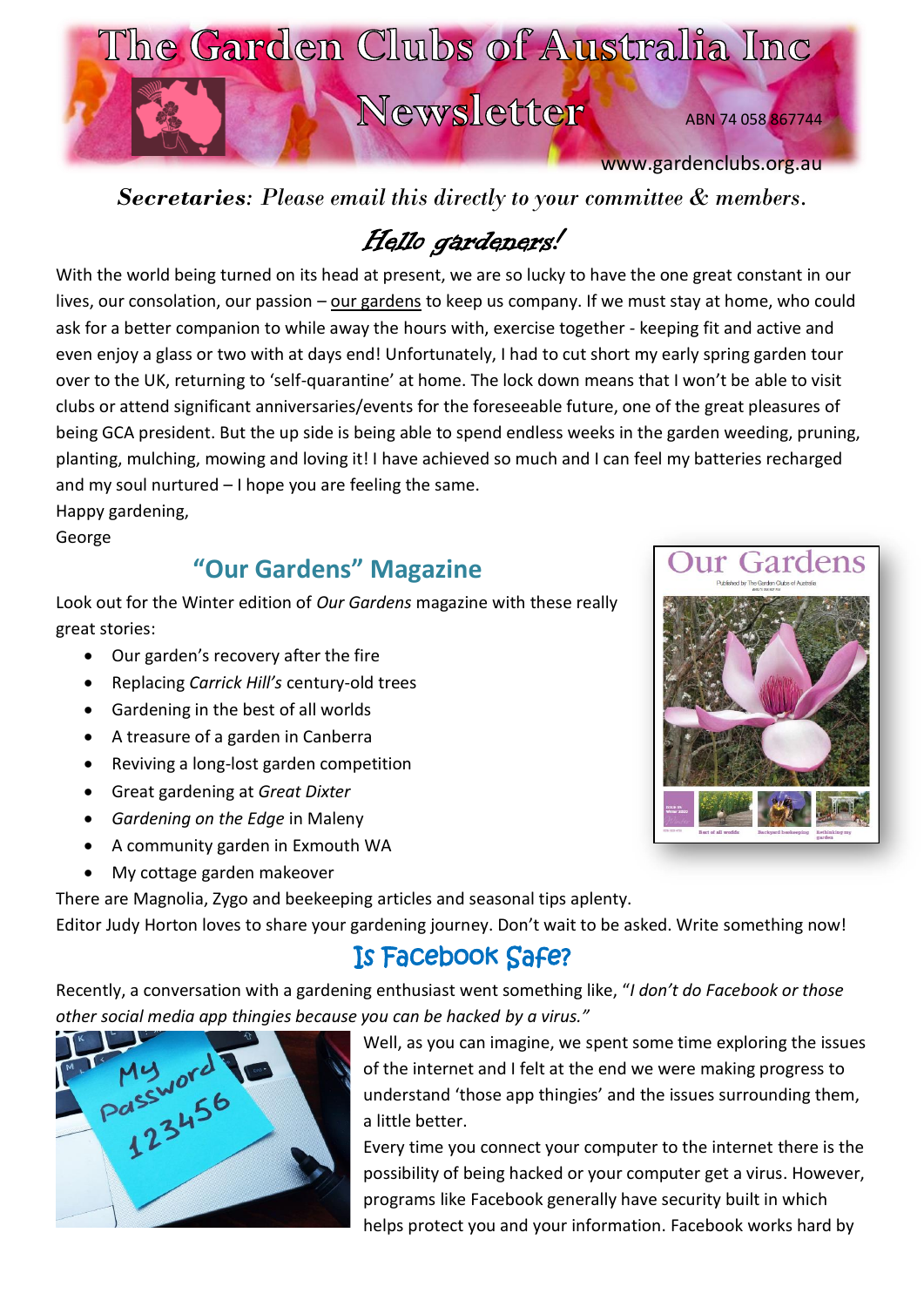employing antivirus & anti-spyware programs to keep the systems clean and free of security threats from virus & spyware infections.

There are basic things you can do to help. Keep your anti-virus protection up-to-date. Be vigilant. Keep your passwords safe. Never give a password to anyone! Don't share personal information and be aware of emails asking for your help.If in doubt, delete!

There are more positives than negatives using those social app thingies, like staying in touch with loved ones and being informed about the world around us. Enjoy the journey!

### **But what are clubs doing with Facebook?**

Club members have been doing virtual tours videos of their garden, using their phone/camera and uploading the video to their club Facebook group. Members can sit in the comfort of their home and tour with the host, looking at the pot plants, trees, garden beds and garden art all from the comfort of their couch. Feel free to share it on the GCA Gossip Facebook Group too and invite a friend. <https://www.facebook.com/groups/562479981146811/>

### **Online Conferencing**

By now you will be hearing the word Zoom everywhere. What is it? How can it help a garden club? Is it safe? The Garden Clubs of Australia has been using Zoom to conduct online meetings over the past month and have found the experience to be an excellent substitute for our usual face-to-face meetings. We are always finding new ways to explore the usage of the app and the latest one is …. YOU CAN USE YOUR PHONE TO CALL IN AND HEAR AND BE HEARD. You don't need a computer to participate. Here's the link to know more.



<https://support.zoom.us/hc/en-us/articles/201362663-Joining-a-meeting-by-phone>

There have been a number of affiliates using the Zoom app for their meetings. Following are two reports about the usage.

#### **Kate O'Brien**

My name is Kate O'Brien and I am newly appointed Zone Co-ordinator for the Adelaide South region. I am also Show Co-ordinator of the Lilium and Bulb Society of SA Inc and President of the Echunga Garden Club.

I have now attended several Zoom meetings; some I have just joined and others I have been the host of. Hosting was a challenge to start with as I am really good on the computer with what I do regularly, anything else takes a little while to get the hang of. To start with I had a laptop also going so that I could read the steps while actually setting it up on the computer, still managed to make mistakes but after several attempts I can now set up a meeting fairly easily.

What I have found is the some of our older members have trouble navigating their way around the Zoom site. They either ask for help from younger family members or some have gone to their place and helped to install it.

The meeting that I joined was a committee meeting, I just followed the prompts, got online fairly easily but is a little more complicated now with more and more people using this method of communication. It was great not having to leave home and the meeting finished half an hour earlier than normal, possibly not having all the coffee that we drink during it.

While getting back to normal face to face meetings will be good, I think that for people who live a distance from any meeting destination, using Zoom also at the meeting will give them a chance to participate without all the travel.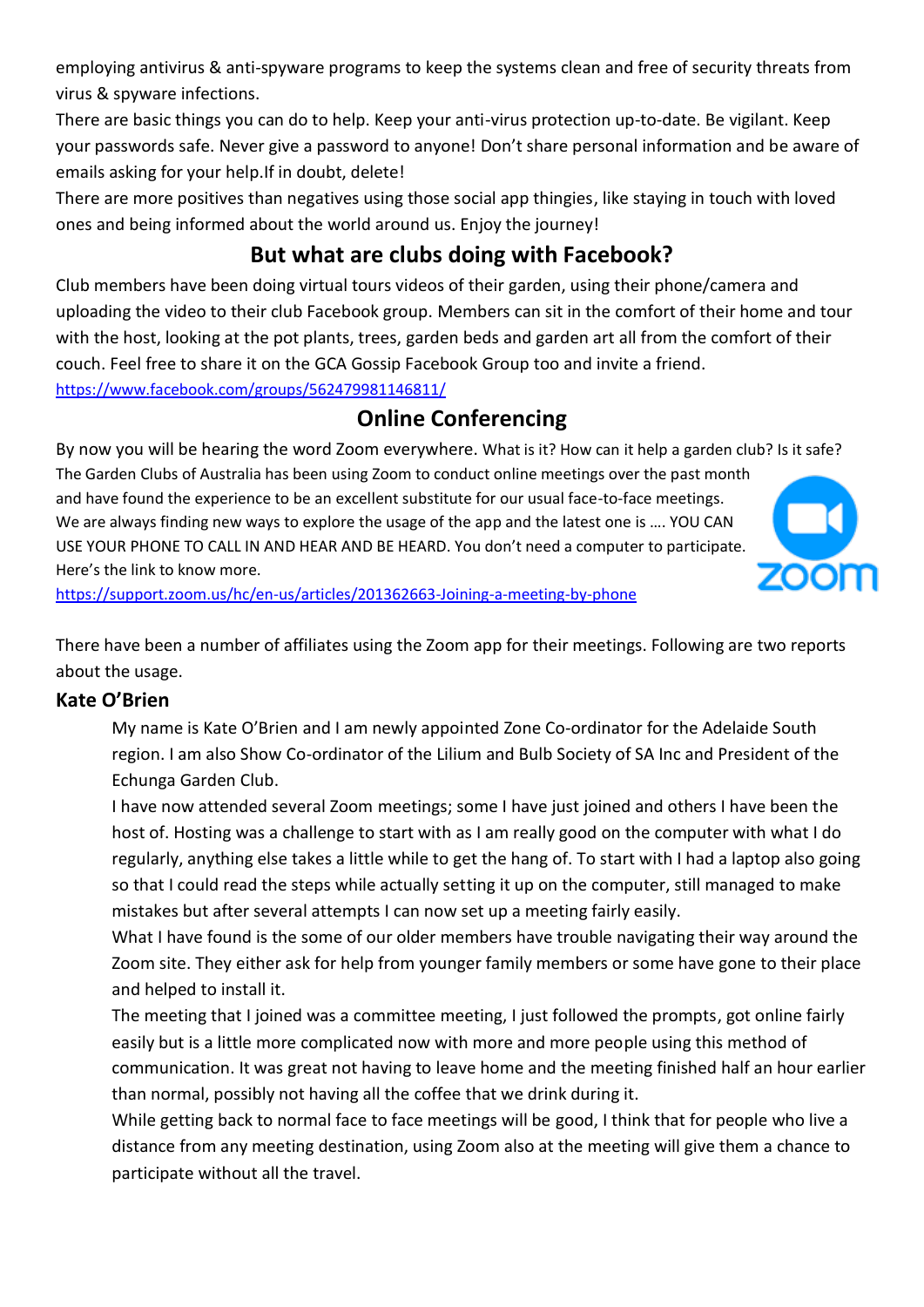#### **Amanda Henderson**

The Kulnura and District Garden Club held their monthly meeting on Monday via Zoom. A great number of members joined us for our first official virtual meeting since the isolation rules came into place.

Many joined in and age was no barrier. We were able to complete many items we



usually would cover in our meetings past. An added bonus was a live cross to the Princeton Wholesale Nursery at Mount White NSW that our normal meeting has been scheduled to visit. We all agreed that using Zoom was easy and a great benefit to our club. We also see potential in future times where physical meetings aren't possible for some or bringing in guest speakers. I'd encourage other clubs to come on board and use this great technology to keep your clubs connected.

# Let's Get to Know Our Clubs!

With 730 clubs across the Australian territories it would be great to know a little more about our members. If you would like to feature your club story, let me know. Let's face it. We are really great big sticky beaks. We have heard a little about Kulnura and District Garden Club, Lilium and Bulb Society of SA Inc and Echunga Garden Club and their use of technology over the past month. Here is another club sticky beak. Maryborough Garden Club Inc in Queensland. We are a relatively new club with only a couple of years under our belt but pride ourselves on being the biggest sticky beaks around. We love visiting gardens and often come away with not only snips of plants but heaps of ideas to try in our own gardens.

Occasionally we enjoy a guest speaker but they have been few and far between as we have limited access to quality speakers. However, with the use of Zoom we have taken advantage of guest speakers from across Australia.

Our Kids Club has been a real treat with the productive gardens growing well and we are now in consultations with council for use of park land for our food forest. It has been an easy process to acquire 'working with children' cards for our adult mentors.

Probably the best thing about the Maryborough Garden Club is the number of partners involved in our outings as we really enjoy socialising. We enjoy our gardening family. President Robin Shepperson.

# Welcome

The Management Committee of the Garden Clubs of Australia would like **to welcome Lindy Bonser from NSW and Greg Lane from SA** to the committee. Both Lindy and Greg come with a broad range of experience that will add to the success of the committee.

We also look forward to working with **Jan Hall and Kate O'Brien from SA** as two new Zone Coordinators for Adelaide. Jan and Kate look forward to meeting their Adelaide clubs in the near future and enjoying "Friendship through Gardens". Please find an updated list of Zone Coordinators attached. Note also, there are a few vacancies so please contact Glenys Bruun [glenysbruun@bigpond.com](mailto:glenysbruun@bigpond.com) if you wish to know more about the role.

Seven clubs have recently joined our GCA gardening family:

- **Forbes Riverside Community Garden Inc, NSW**
- **Woonona Community Garden, NSW**